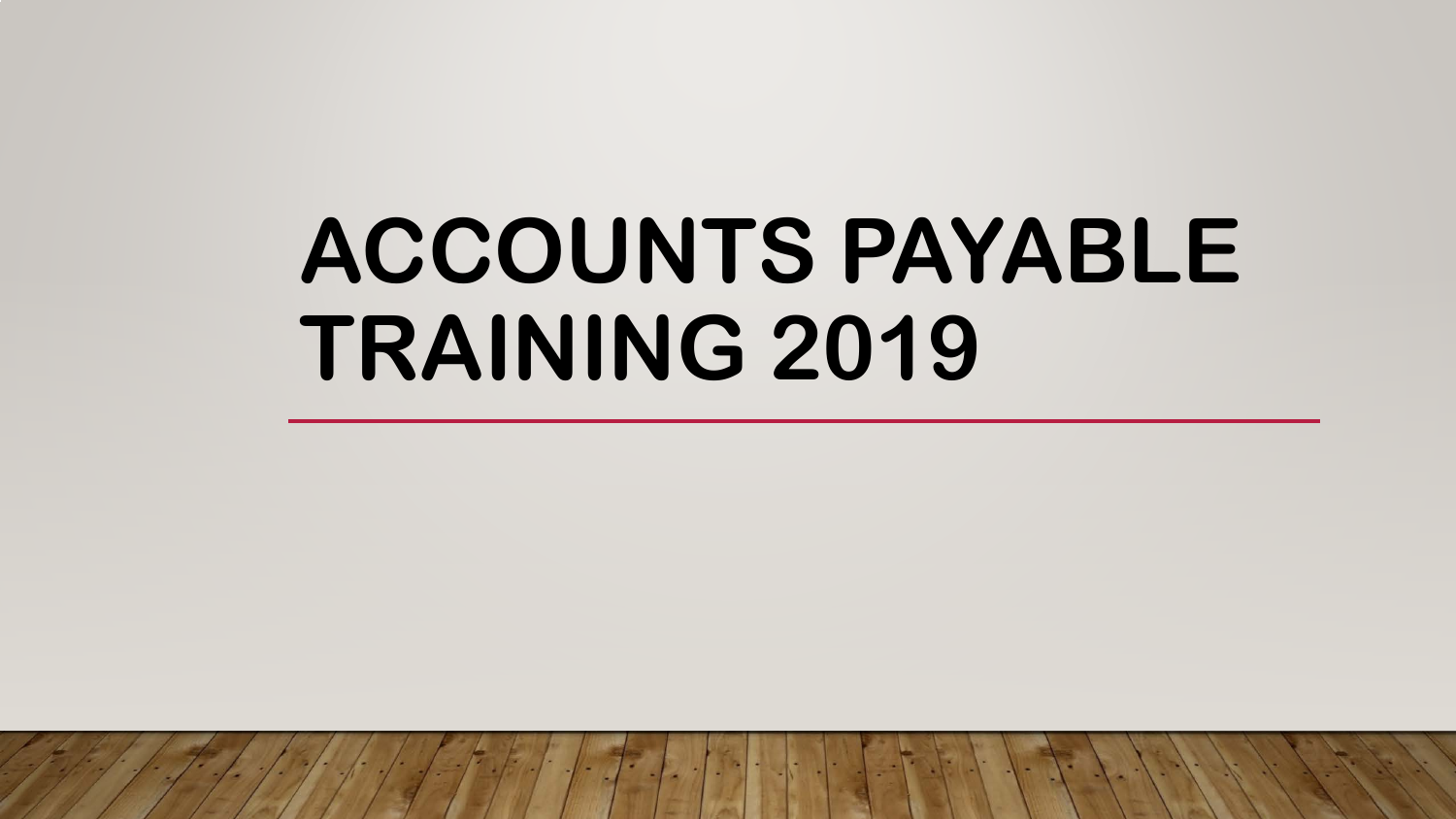## **OUR TEAM**

- **Rachel Valdez- Director of Financial Reporting, 429-3989**
- **Mary Crispino-Accounting Bookkeeper, 429-3984**
- **Lisa Green-Accounting Bookkeeper, 429-3966**
- **Cindy Hill-Accounting Bookkeeper, 429-3987**
- **Cindy Oliva-Accounting Bookkeeper, 429-3985**
- **Christine O'Rourke-Accounting Bookkeeper, 429-3982**
- **Charice Williams-White-Accounting Bookkeeper, 429-3981**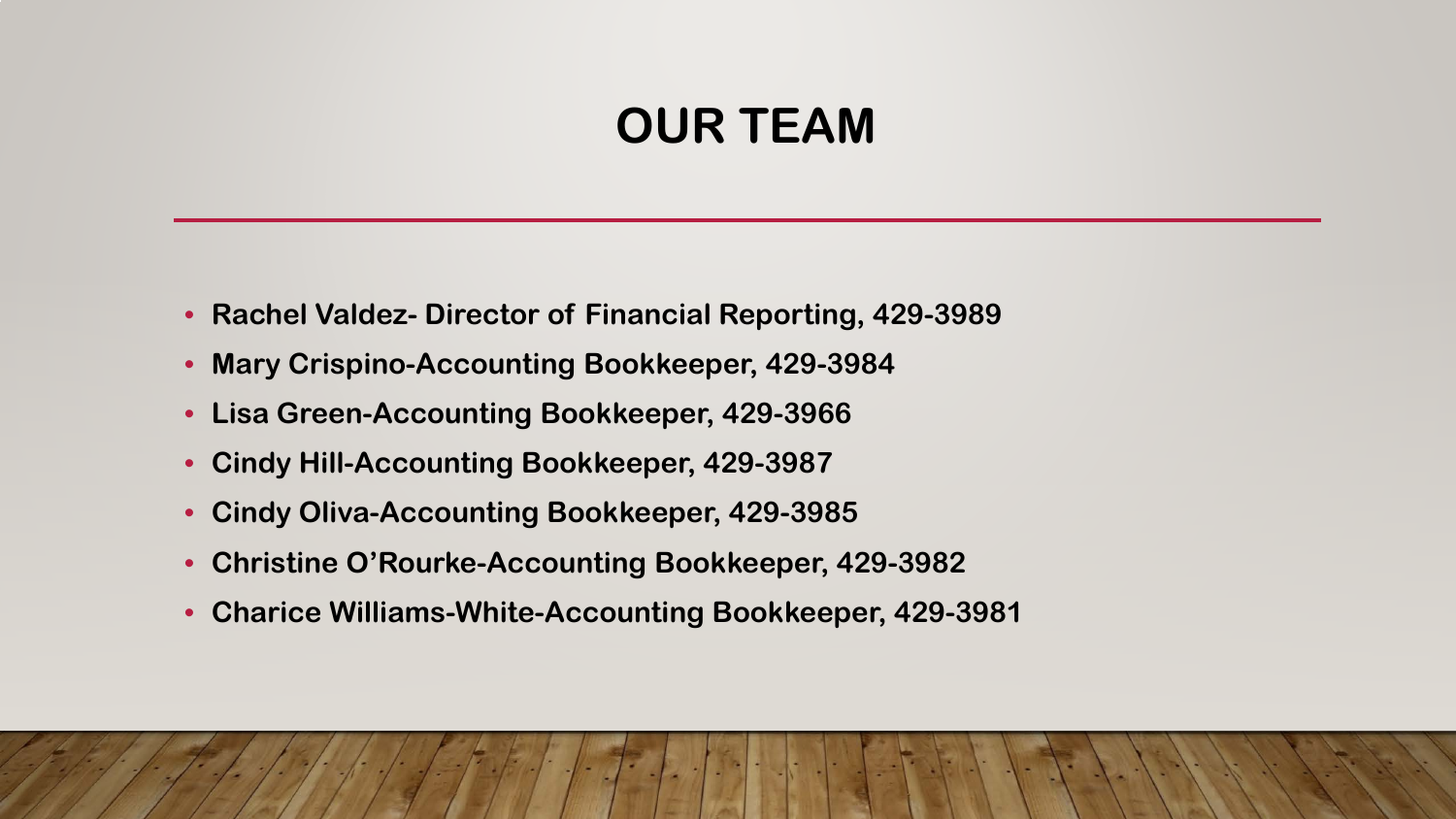# **CONTACT LIST BY SCHOOL/DEPARTMENT**

**Please visit our website under**

- **Departments**
- **Business Services**
- **Finance**
- **Accounts payable**
- **Contact info**
- **Click here for Contact list by School/Department**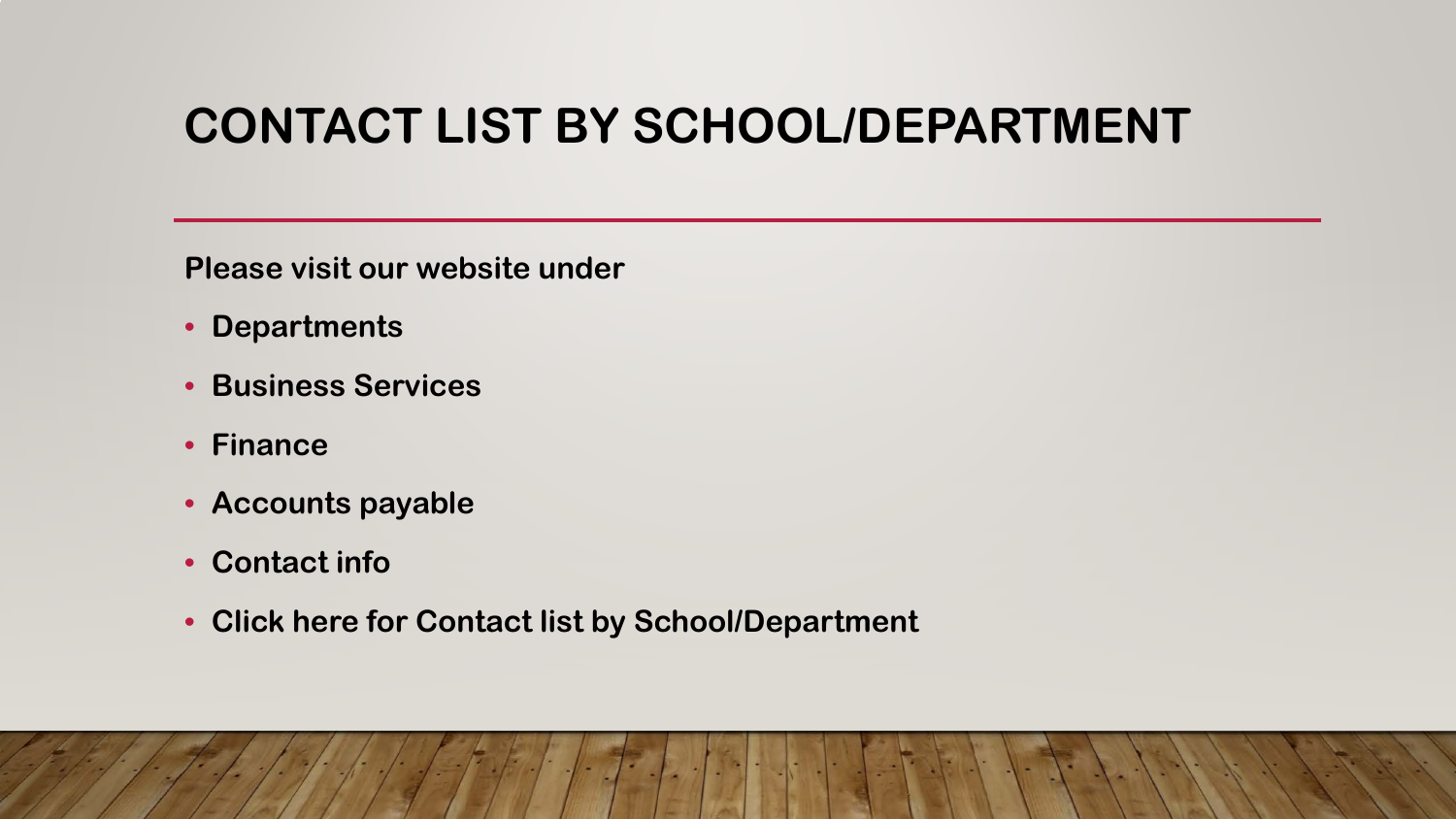# **P-CARDS**

- **P-Cards are used for travel ONLY, any exceptions must be approved prior to use in writing (e-mail preferred) by the CFO, Michelle Thomas**
- **Sara Comeau handles day-to-day requests such as adding cost strips and unlocking users.**
- **P-Cards must be coded (by delegate) and approved (by cardholder) no later than the 8th of the month following the month in which the charges were made**
- **All receipts must be received by the accounts payable bookkeeper (Lisa Green) by the 8th of the month following the month in which the charges were made**
- **Please include the name of cardholder on e-mail correspondence and on all receipts sent to the District office**
- **P-Cards may be suspended if the above items are not completed by the 8th of the month**
- **3 suspension will result in the loss of P-Card**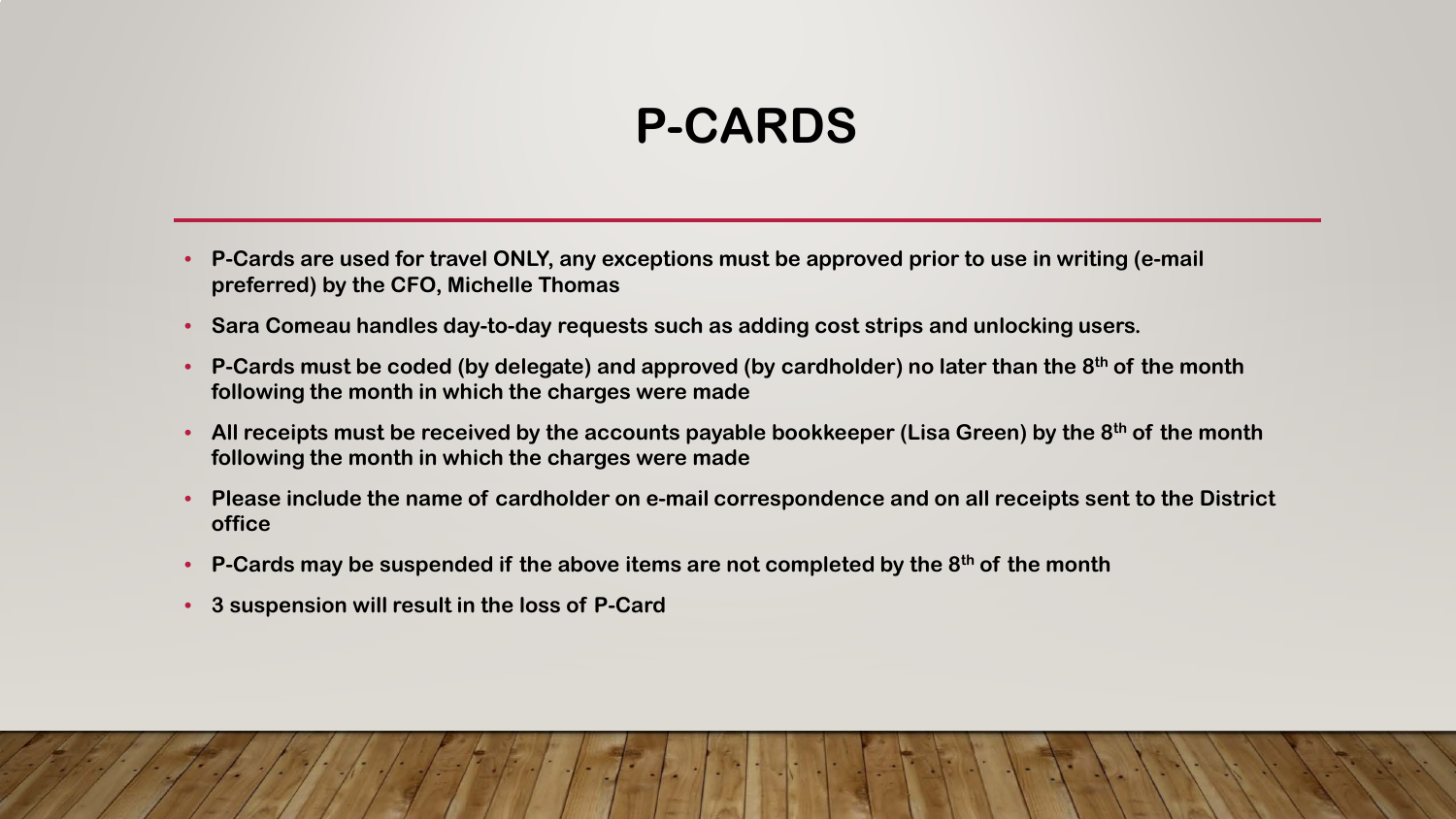# **TRAVEL**

- **New Travel Policy is available on our website**
- **Travel must be turned in within 60 days from the end of the trip**
- **Please fill out forms in entirety to ensure processing (name, address, cost strip, etc.)**
- **Out of county forms must be accompanied by agenda/registration form and original receipts(gas, tolls, taxi and etc)**
- **In county travel please only list one month per form. Please use the approved mileage chart to calculate mileage**
- **Mileage rates are determined by the IRS standard mileage rate and updated annually**
- **Out of county mileage is calculated using DOT mileage chart from employee's place of work location**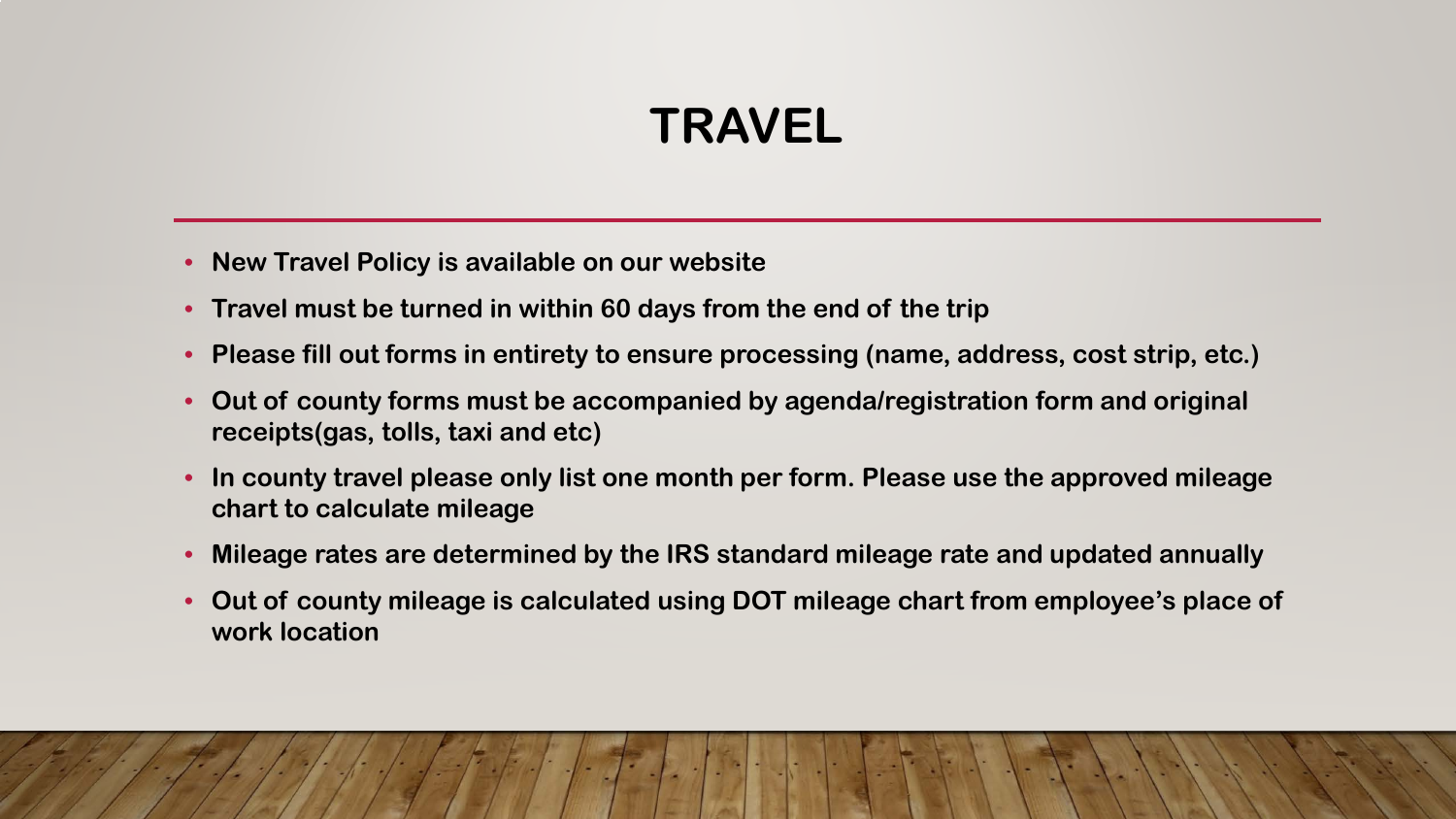# **INVOICES**

- **Must be approved for payment by receiving or signing off (only when receiving is not eligible)**
- **Receive in Skyward when items are received.**
- **If receiving is not eligible (non-tangible items, blanket PO's and etc.), accounts payable bookkeeper will forward you the invoice to approve for payment (you must sign invoice or PO and send back to accounts payable bookkeeper). Please include the date, partial or full received and indicate "ok to pay". If multiple invoices are being approved for payment include the invoice number or dollar amount**
- **Please make sure all invoices have the correct PO number written on the invoice**
- **If there is more than one cost strip on the PO please be sure the cost strip to be used on the invoice is written on the invoice and there are funds in the cost strip provided**
- **Florida Statute 218.74 Local Government Prompt Payment Act, payment must be made within 45 days or 20 days for construction**
- **Please scan and e-mail invoices/signed PO's so they can be processed more timely.**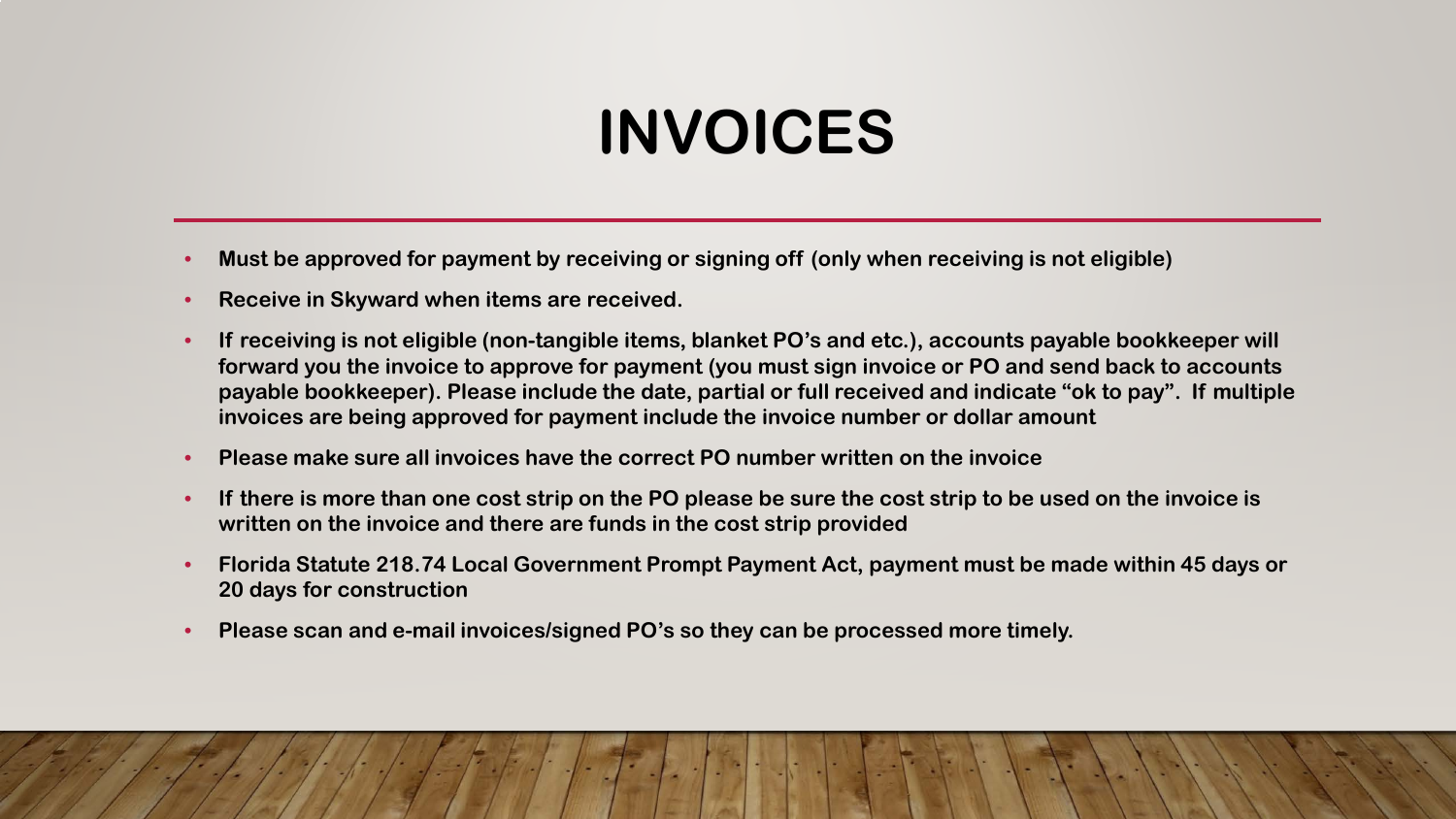#### FOLLETT BOOK ORDERS

- For FOLLETT Book orders ONLY, you may enter a blanket PO for orders that contain more than 20 items. If your order is 20 items or less you will be required to list each item on the PO. Please export in alpha order on the PO list.
	- In order to pay the invoices on Blanket PO's for Follett you must sign the invoice. If the PO is not a blanket then you must still receive them in skyward.
	- If there are any questions you may contact me, your AP Bookkeeper or Pam Brown in purchasing.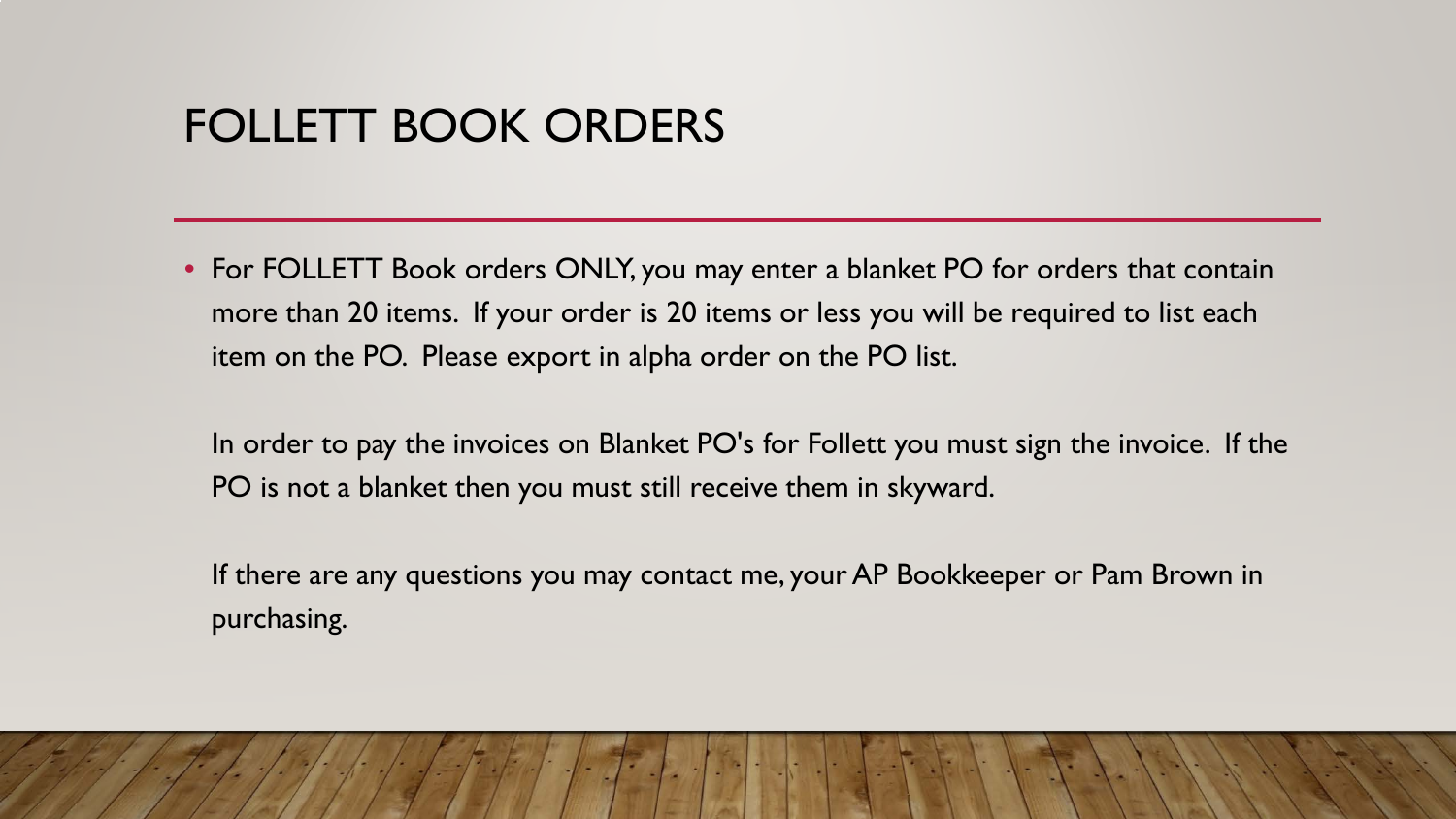#### **RECEIVING**

**Receiving must be used unless there is an exception. If there is an exception do not receive in Skyward. Send in signed PO or invoice.** 

**Common exceptions include non-tangible items:**

| <b>Click charges</b>                           |
|------------------------------------------------|
| <b>Dex Imaging</b>                             |
| <b>Pitney Bowes</b>                            |
| <b>Mail Finance</b>                            |
| Fed Ex                                         |
| Follett-if more than 20 books                  |
| <b>Shipping/Handling</b>                       |
| <b>Freight Notes</b>                           |
| <b>Processing Fees</b>                         |
| Services such as parts and labor               |
| <b>Enterprise</b>                              |
| <b>Travel</b>                                  |
| Stipends- payroll purchase orders              |
| Lines in PO with \$0.00/description only lines |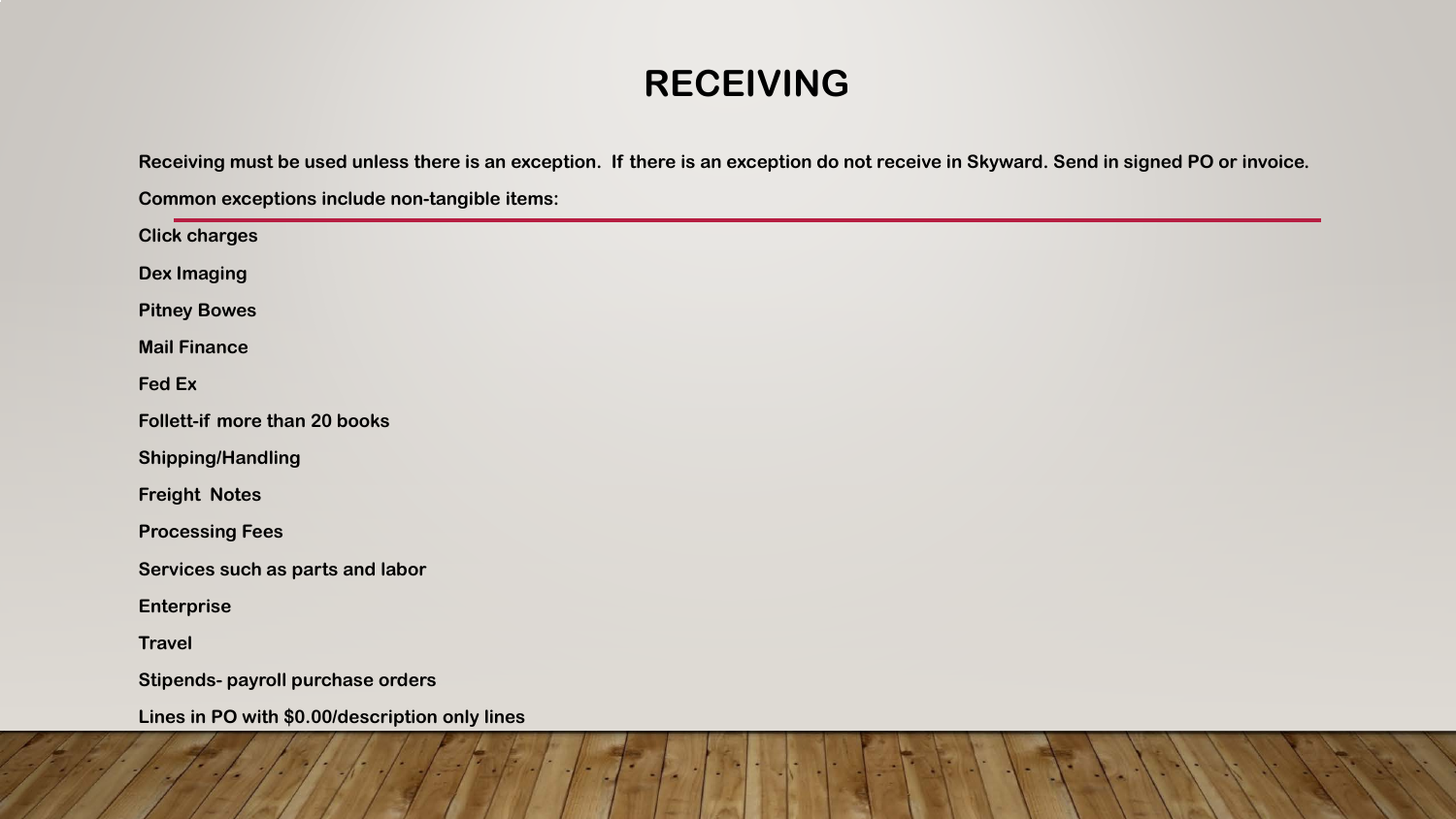# **RECEIVING**

- **Receive in skyward when the items are physically received to avoid payment delays and vendor placing holds on our accounts**
- **Do no receive if the items are not physically received. Receiving authorizes a payment. We do not want to make payments for items not received**
- **Receiving records are matched to invoices**
- **If items are returned to vendors after being received in Skyward, you can create a negative receiving record that will match up to the credit invoice. Notify your accounting bookkeeper via e-mail if you return an item and/or if it will be replaced.**
- **If an item is received in error please e-mail Rachel Valdez and she can make the correction. Do not process a negative receiving record to correct a mistake in a prior receiving record**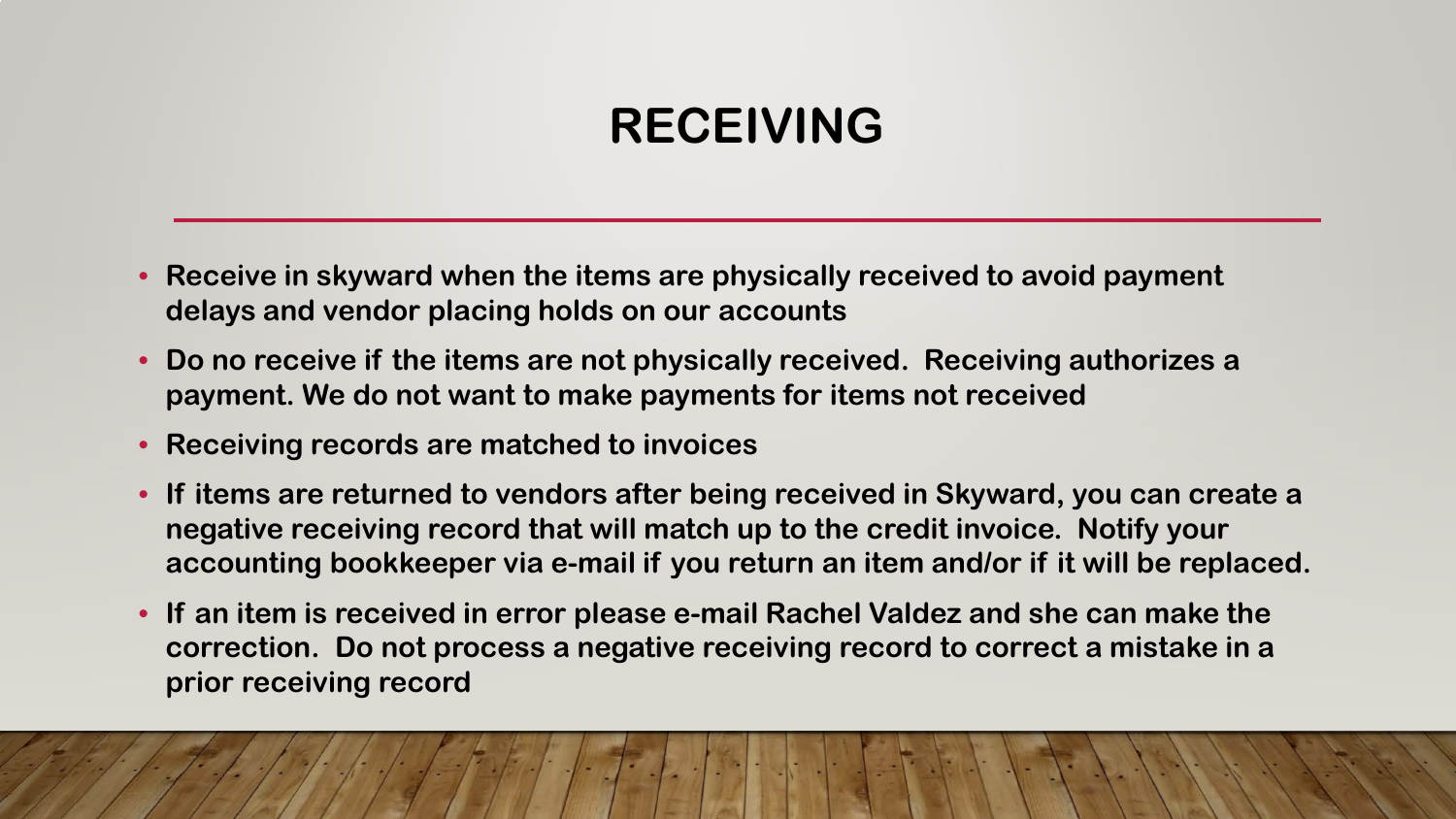# **REMINDERS**

- **No employee reimbursements are processed with district funds outside of approved travel. Purchase order or approved use of P Card is the proper process to use funds**.
- **We process checks twice a month--mid and end of month. If a special or urgent check is needed please contact Rachel Valdez and allow 5 business days for processing**
- **If you receive an e-mail about a negative cost strip the negative amount and/or PO change needs to be processed as soon as possible.**